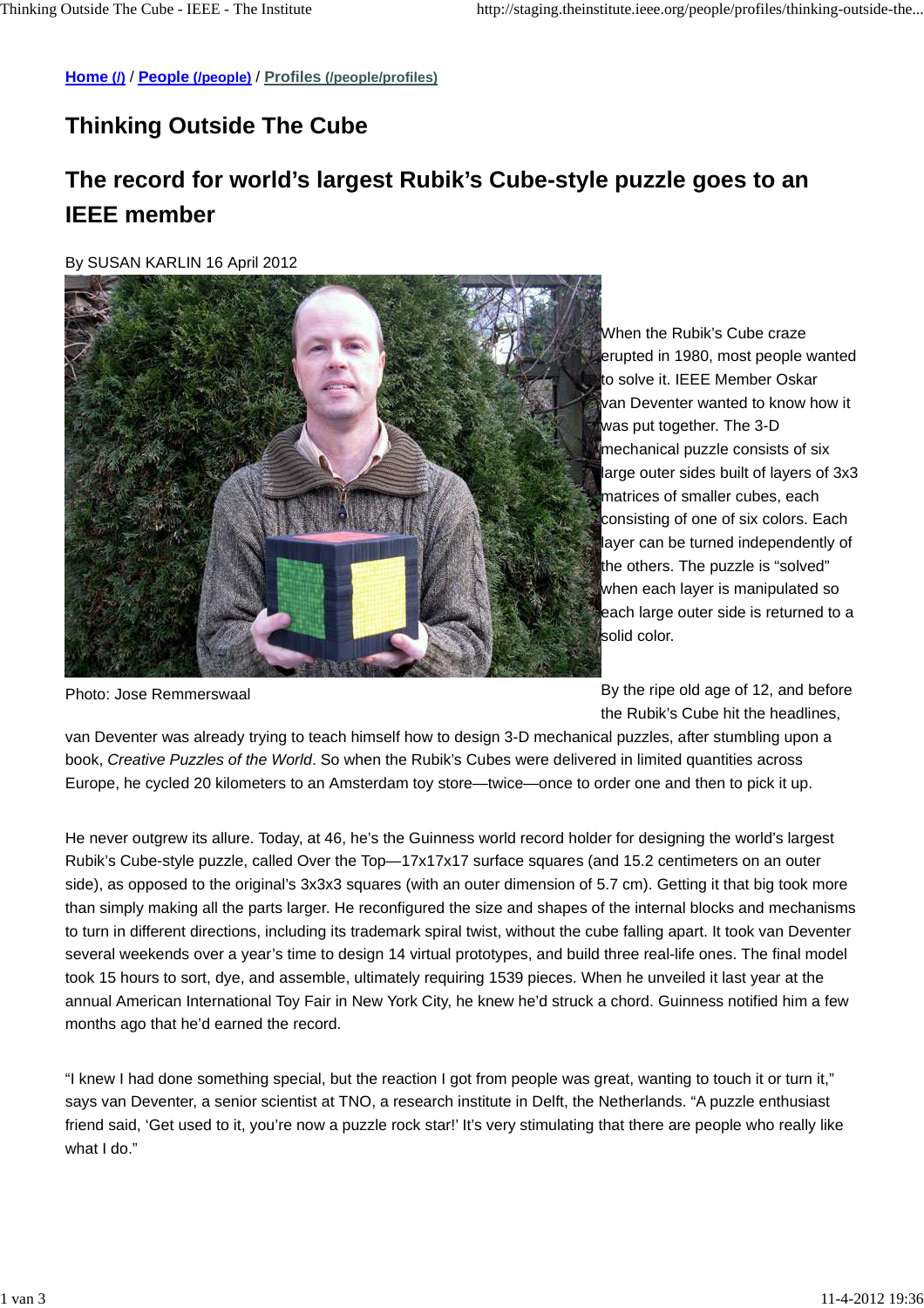## THE MAKING OF A CUBE

In 1974, **Ern**ő **Rubik (http://www.google.com/url?sa=t&rct=j&q=erno%20rubik&source=web&cd=1&ved=0CC8QFjAA& url=http%3A%2F%2Fen.wikipedia.org%2Fwiki%2FErn%C5%91\_Rubik&ei=nQNgT4v4EYWviAKK6PC0BA& usg=AFQjCNFuth4xOGAEVMlAj7DRMYjj0dN41w&sig2=ePX7rxI4\_7G2f-o2aKdm4w)**, a Hungarian sculptor and architecture professor, invented the mechanism that made the Rubik's Cube possible. The item is still among the world's top-selling toys. The mechanism's magic was its ability to turn and rotate its layers of cubes in different directions without falling apart, a system that required four different internal devices that connected to one another.

"He's designed other things, but there was something about the Rubik's Cube that's captured the fascination of the puzzle world," van Deventer says of Rubik. Other people came up with larger versions—4x4 and 5x5 in the 1980s, for example. In 2003, Greek inventor Panagiotis Verdes patented a design for cubes as large as 11x11x11. "His patent implied that this particular mechanism was limited to 11," van Deventer says. "It made me decide to go higher."

Van Deventer started with the original Rubik's Cube dimensions, and through a series of calculations, realized how he'd be able to expand the number of cubelets comprising each side by two at a time. He settled on 17 because "it was a ridiculously high number," he says.

"If you know how to solve a 5x5x5 puzzle," he adds, "then you have the tools to solve one that's 17x17x17. It's not more complicated, just more work."

Easier said than done. Van Deventer's first prototype, completed in April 2010 with the help of US \$2000 from a friend for 3-D printing of the prototype, was "a miserable failure!" he says, laughing. "The parts jammed, and the pieces fell out." So van Deventer lengthened and slimmed down the internal connective parts to reduce friction and stabilize the building blocks, or "tiles," that make up the puzzle. Tiles of various shapes enable the cube's spiral motion when it's turned. "Every time you go up in size, you have to redesign the shape of the tiles," he says.

A second prototype later that year showed progress. In December, van Deventer finally nailed it with his third sponsored by 3-D printer **Shapeways (http://www.shapeways.com/)** of New York City—which he showed off at the New York Puzzle Party Symposium during the Toy Fair in February 2011. After submitting documentation of his invention to Guinness, the company sent him his world record certificate several months later for the "Largest Order